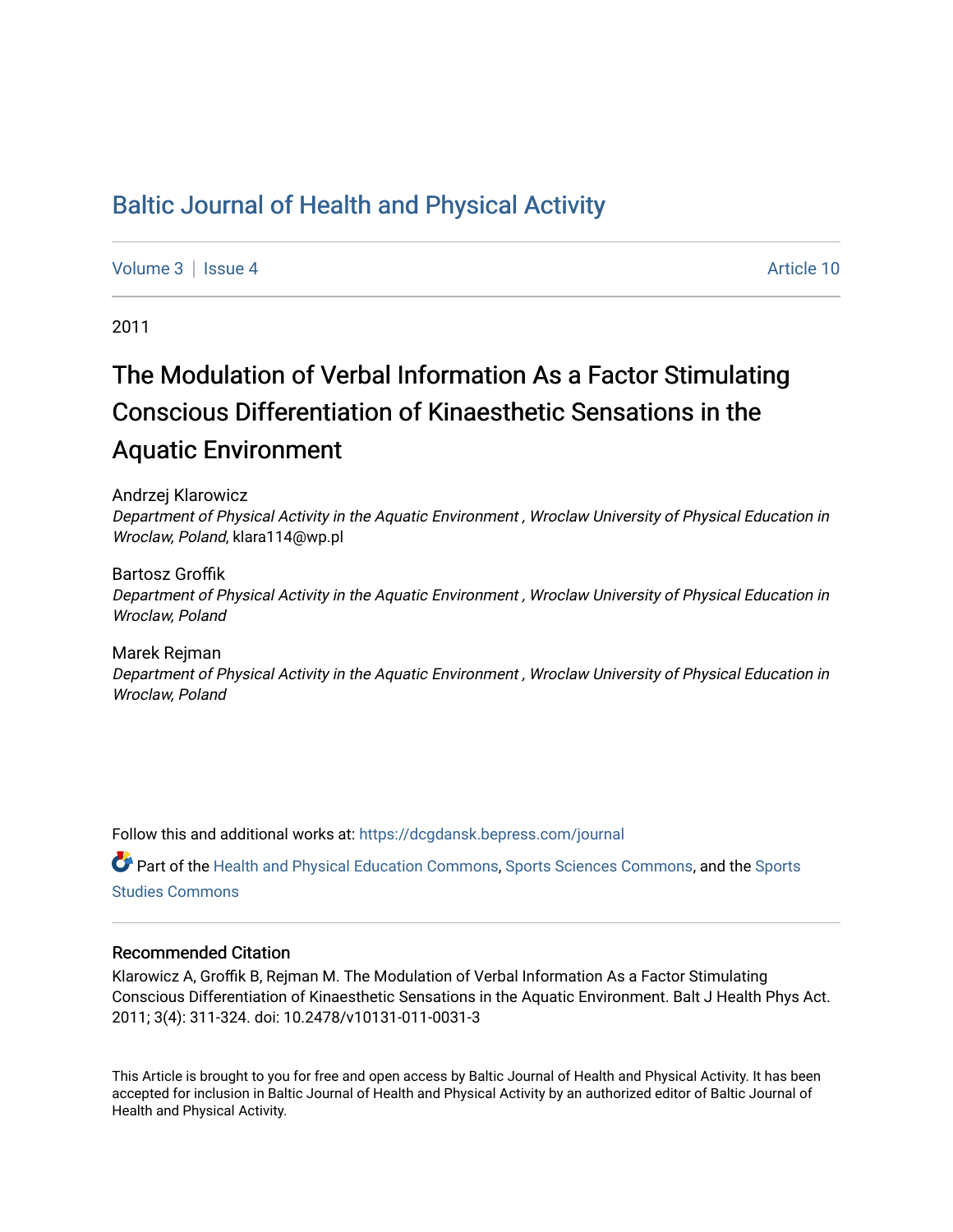VERSITA ORIGINAL ARTICLE

DOI: 10.2478/v10131-011-0031-3

|                                                                                                                                                                  | The Modulation of Verbal Information As a Factor<br><b>Stimulating Conscious Differentiation</b><br>of Kinaesthetic Sensations<br>in the Aquatic Environment                                                                                                                                                                                                                                                                                                                                                                                                                                                                                                                                        |  |  |  |  |  |
|------------------------------------------------------------------------------------------------------------------------------------------------------------------|-----------------------------------------------------------------------------------------------------------------------------------------------------------------------------------------------------------------------------------------------------------------------------------------------------------------------------------------------------------------------------------------------------------------------------------------------------------------------------------------------------------------------------------------------------------------------------------------------------------------------------------------------------------------------------------------------------|--|--|--|--|--|
| <b>Authors' Contribution:</b><br>A - Study Design<br>B - Data Collection<br>C - Statistical Analysis<br>D - Data Interpretation                                  | Andrzej Klarowicz <sup> (A, B, C, D, E)</sup> , Bartosz Groffik <sup>(F)</sup> ,<br>Marek Rejman <sup>(C,E,F)</sup><br>Wroclaw University of Physical Education in Wroclaw, Poland                                                                                                                                                                                                                                                                                                                                                                                                                                                                                                                  |  |  |  |  |  |
| E - Manuscript Preparation<br>F - Literature Search<br>G - Funds Collection                                                                                      | Department of Physical Activity in the Aquatic Environment                                                                                                                                                                                                                                                                                                                                                                                                                                                                                                                                                                                                                                          |  |  |  |  |  |
|                                                                                                                                                                  | Key words: kinaesthetic, verbal modulation, teaching                                                                                                                                                                                                                                                                                                                                                                                                                                                                                                                                                                                                                                                |  |  |  |  |  |
|                                                                                                                                                                  | <b>Abstract</b>                                                                                                                                                                                                                                                                                                                                                                                                                                                                                                                                                                                                                                                                                     |  |  |  |  |  |
| <b>Background:</b>                                                                                                                                               | This study aims to find a relationship between the amplitude and duration of verbal<br>information, and a conscious reaction to the kinaesthetic learner.                                                                                                                                                                                                                                                                                                                                                                                                                                                                                                                                           |  |  |  |  |  |
| <b>Material/Methods:</b>                                                                                                                                         | Research participants in this study consisted of 40 children from elementary school<br>No. 1 in Swidnica (Poland). The group consisted of 16 boys and 24 girls. The                                                                                                                                                                                                                                                                                                                                                                                                                                                                                                                                 |  |  |  |  |  |
|                                                                                                                                                                  | respondents' age ranged from 9 to 10 years. Children regularly attended swimming<br>classes 3 times a week for 45 minutes. The method used for the research was the<br>laboratory experiment method, where the aim was to assess the level of<br>differentiation of kinaesthetic sensations in the aquatic environment. Study<br>participants had to perform 10 repetitions of force differentiation of their upper limb<br>adduction movements, under the influence of water resistance felt on the surface of<br>the palm of their hands. The task was to move from the slightest perceptible drag<br>force of water (sensory threshold), through intermediate values to the maximum<br>strength. |  |  |  |  |  |
| <b>Results:</b>                                                                                                                                                  | The results confirmed the hypothesis that the intentional modulation of verbal<br>information affects the level of conscious differentiation force in the aquatic<br>environment. The magnitude of the force registered during the measurements<br>significantly correlated with the intensity of the amplitude of individual words and their<br>duration.                                                                                                                                                                                                                                                                                                                                          |  |  |  |  |  |
| <b>Conclusions:</b>                                                                                                                                              | The participants' conscious reactions were therefore a response to the teacher's<br>intentional and planned actions. This issue is worth addressing in more detail in<br>subsequent studies. Verbal information should be supplemented with suitably chosen<br>content and then evaluated in terms of its effectiveness relating to the teaching<br>process.                                                                                                                                                                                                                                                                                                                                        |  |  |  |  |  |
| Word count: 5,101                                                                                                                                                |                                                                                                                                                                                                                                                                                                                                                                                                                                                                                                                                                                                                                                                                                                     |  |  |  |  |  |
| Tables: 1<br>Figures: 11                                                                                                                                         | Received: May 2011<br>Accepted: July 2011                                                                                                                                                                                                                                                                                                                                                                                                                                                                                                                                                                                                                                                           |  |  |  |  |  |
| References: 27                                                                                                                                                   | Published: December 2011                                                                                                                                                                                                                                                                                                                                                                                                                                                                                                                                                                                                                                                                            |  |  |  |  |  |
| <b>Corresponding author:</b><br>Dr Andrzej Klarowicz<br>Department of Physical Activity in the Aquatic Environment<br>Adres Al. Paderewskiego 35, 51-612 Wrocław | Wroclaw University of Physical Education in Wroclaw, Poland                                                                                                                                                                                                                                                                                                                                                                                                                                                                                                                                                                                                                                         |  |  |  |  |  |

Phone: 661-44-39-02 e-mail: klara114@wp.pl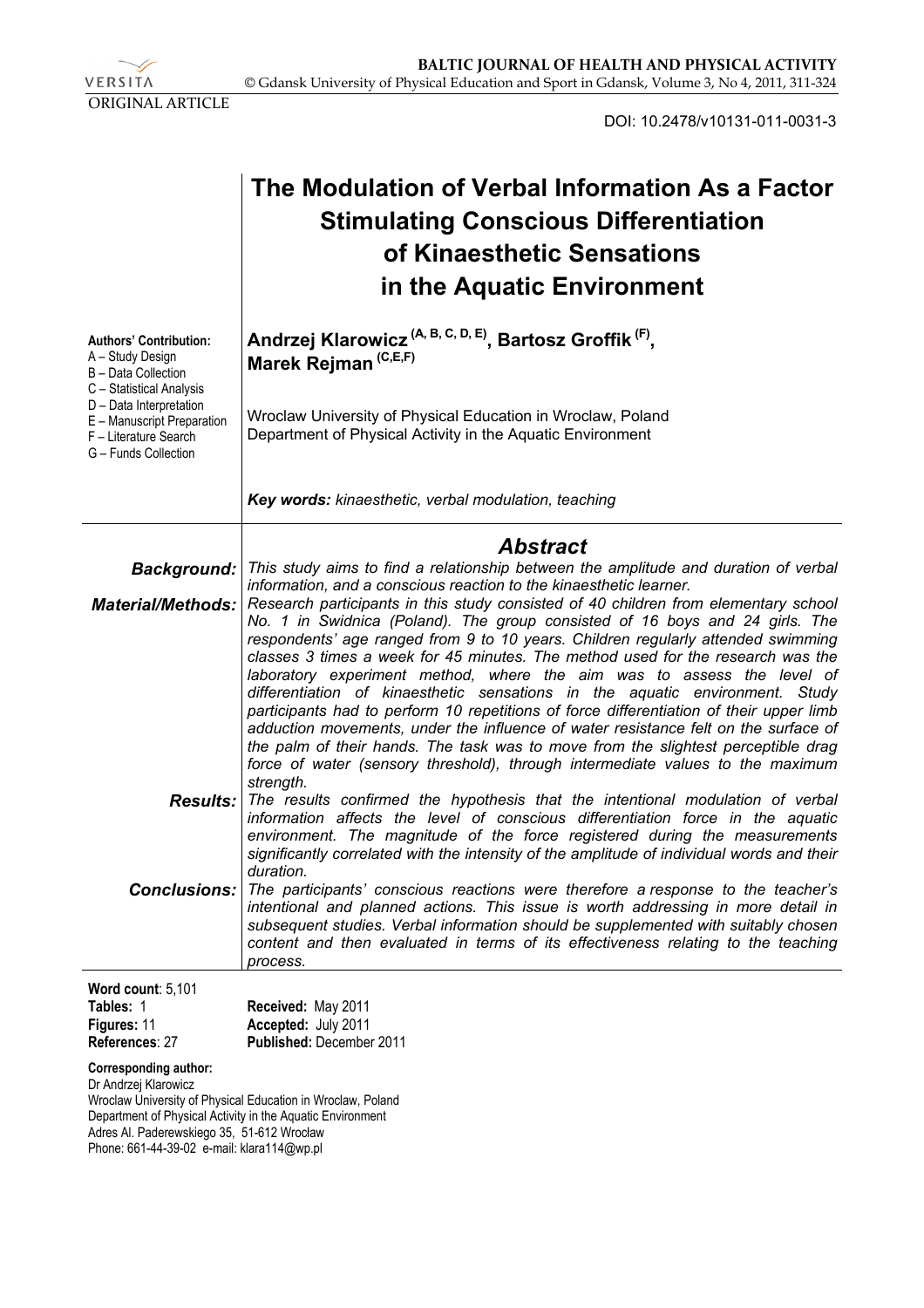#### **Introduction**

A healthy human being is born with a number of tools needed to live and communicate. One of them is the voice. Every day we use our voice in order to communicate, impart information and express our emotions. During childhood we learn to respond to our parents' verbal information, which in addition to the content, consists of a particular tone and pitch suited to the situation. Such behaviour is carried into adult life and therefore vocal modulation enables us to emphasize the importance and nature of the information sent to the recipient. People tune and model their utterances intuitively, according to the situation. Intonation is an integral part of speech [1]. The intentional use of our acoustic capacities allows us to impact the recipient's intensity of focus and the means by which he or she memorises the given information [2]. Human speech is based on auditory impressions; that is, we respond only when we hear. The reception of auditory impressions, referred to as sound perception, is the ability to differentiate individual sounds based on their intensity, frequency and tone [3].

This paper raises the problem of the modulation of verbal information. The notion of modulation is understood as the changing amplitude and the delivery time of verbal instruction while the content and meaning of words remain unchanged. In the literature on the subject, attention is often given to verbal instruction and its role in the teaching process and the learning of motor function [4,5,6]. A common aspect of the studies was a qualitative approach to verbal information, which was directly linked to the achieved final results. An extremely important element that was subject to research was the analysis of the content of 'utterances' and its impact on the effectiveness of learning motor actions [7].

In the conducted experiments, verbal information was introduced to raise awareness of the kinaesthetic experience. The results confirmed the assumptions that verbal information increases the effectiveness of the learning process for children aged 10–11 years. Zatoń noted the close link between the content of individual words (associated with realizing the energetic elements of movement) and the effectiveness of the process of teaching and learning [6]. Since the main means of providing information in physical education classes is speech, the teachers' development of this activity influences the effectiveness of the learning process of motor functions [8,6].

In human communication, the content of verbal information constitutes an average of 7% of the total transfer, while the dominant role is played by body language 55% and voice intonation 38% [9] Verbal communication involves the exchange of information during speech (reading, writing and listening). Any verbal statement should reflect a clear structure, appropriate choice of words, and reasonably simple sentence structure. In everyday life we often adapt the manner and form of verbal expression to the existing circumstances. People can shorten and extend their words unconsciously or utter their words faster and louder in order to emphasize their importance. The intensity and duration of the human voice is a phenomenon which we encounter in everyday verbal communication. Rarely, however, are such variations considered as deliberate actions.

Sounds of speech and their understanding are key elements of social life. They provide people with information about their surrounding environment and the processes that occur within it. They control human behaviour and as such become an integral part of life [10]. Intonation, stress, rhythm, the speed of speech and voice intensity, as well as the duration of the sounds are elements that in the literature are referred to as extra-linguistic communication which at the same time accompany verbal communication [11]. In the process of teaching motor functions, this deliberate use of such a wide range of meanings creates new opportunities for the control of kinaesthetic information. Our mind is inextricably linked with our body which collects information and externalizes our reactions through various mental processes [12]. Therefore, it is the ability to receive and process information that determines the quality of our motor actions.

The phenomenon of human physical activity is associated with the ability to differentiate kinaesthetic sensations. It has been proved that the factors determining these differentiation levels are closely linked to learning and improvement [13]. Research shows that the higher the level of kinaesthetic differentiation, the greater the achieved level of control movement. The impact of certain forces while moving in space and experiencing various associated stimuli shapes our perception of reality. In the literature there are particular terms which specify the areas of human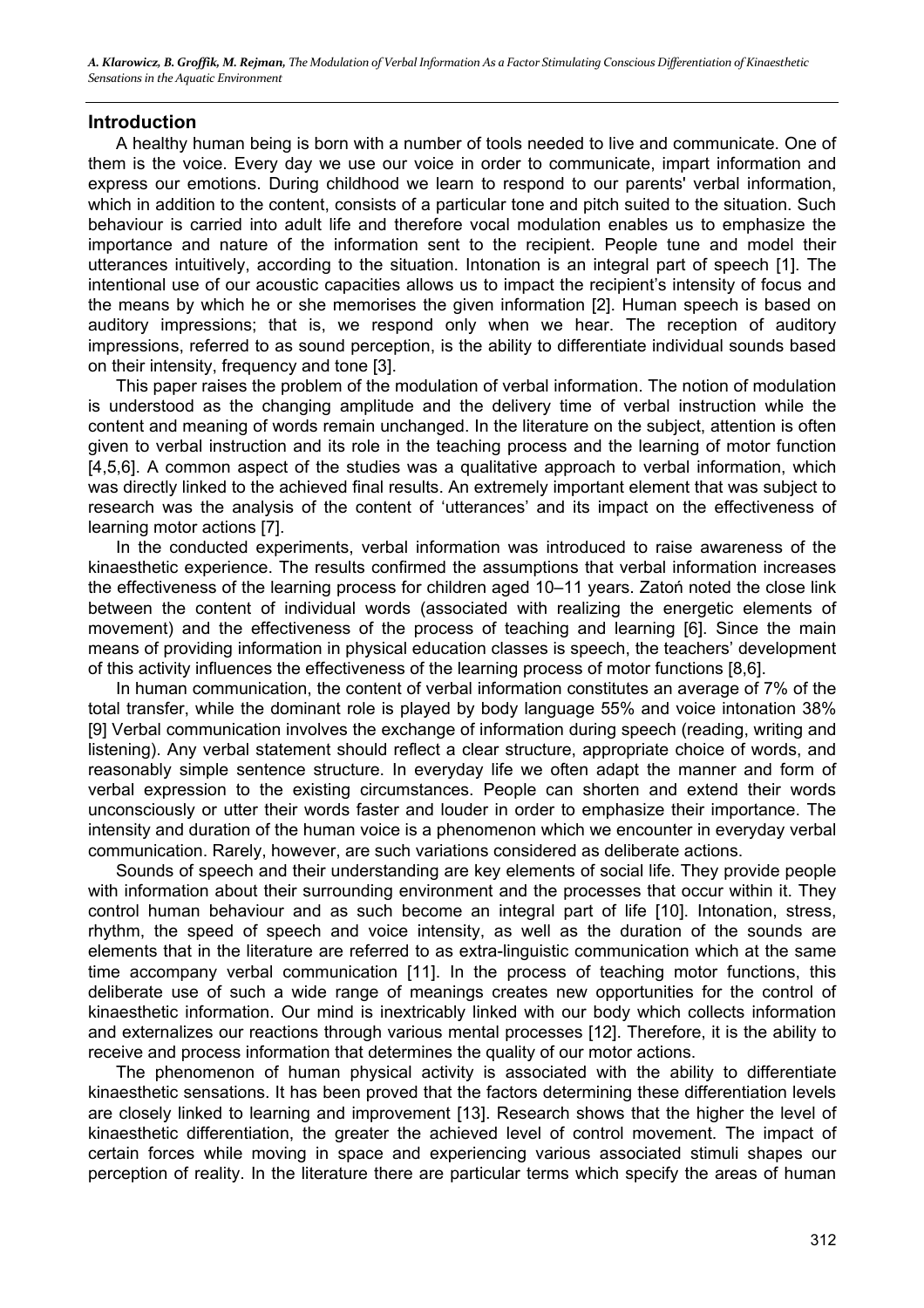physical activity. We are talking about the sensory experience of ice (skating), air (ski jumping), football (team games) and the sensory experience water (swimming). Rostkowska defines the experience of water as "the ability to impact with a particular force which is appropriate to the existing need," which developed over the course of many years of contact with the water environment [14].

This type of sensation depends on two factors: congenital and acquired properties of sensitivity to touch. Research conducted in the swimming pool at the Department of Physical Education in Wroclaw drew attention to the power of communication in the process of creating awareness of kinaesthetic sensations in the aquatic environment. It has been established that there is a relationship between the quantity, form and quality of communication and the effectiveness of teaching. It has also been found that students often do not realize their mistakes despite the knowledge of appropriate movement patterns. This mechanism probably involves an inadequate assessment of perceptual information, which is caused by a distortion of the relationship between unconscious and conscious aspects of perception [15] At this point, the task of the teacher is not viewed as an indication of error, but a change in the student's perception of his/her own body in the water. Modification of the spatial behaviour of students is made possible by the tactual and verbal transfer of information which creates an awareness of kinaesthetic sensations [16].

Intentional modulation of the teacher's verbal instructions is the next step in the search for methods which develop kinaesthetic sensitivity. In the process of teaching motor functions in water, the sender of messages can consciously direct the strength and duration of verbal communications.

The aim of this study was to find a relationship between the amplitude and duration of verbal information, and a conscious reaction from the kinaesthetic learner. This was raised under the premise of two hypotheses:

- The planned teacher's voice modulation affects the level of conscious differentiation of the force sensation in the water.
- There is a relationship between the duration of verbal information and the magnitude of force differentiation in the aquatic environment.

# **Material and Method**

#### *Research subjects*

Research participants in this study consisted of 40 children from elementary school No. 1 in Swidnica (Poland). The group consisted of 16 boys and 24 girls. The respondents' age ranged from 9 to 10 years. Children regularly attended swimming classes 3 times a week for 45 minutes.

The method used for the research was the laboratory experiment method, where the aim was to assess the level of differentiation of kinaesthetic sensations in the aquatic environment. Study participants had to perform 10 repetitions of force differentiation of their upper limb adduction movements, under the influence of water resistance felt on the surface of the palm of their hands. The task was to move from the slightest perceptible drag force of water (sensory threshold), through intermediate values to the maximum strength. Before the measurements were determined, all the respondents were informed exactly how to perform the task.

Measurements were performed twice while maintaining the same conditions. The only difference was a verbal message relating to the planned voice modulation (independent variable), which was handed to pupils during the second test. The amplitude and duration of the verbal information had been planned and increased in value (Figure 1). Its aim was to focus respondents on changes in the volume of the perceived strength on the surfaces of the rotating arms.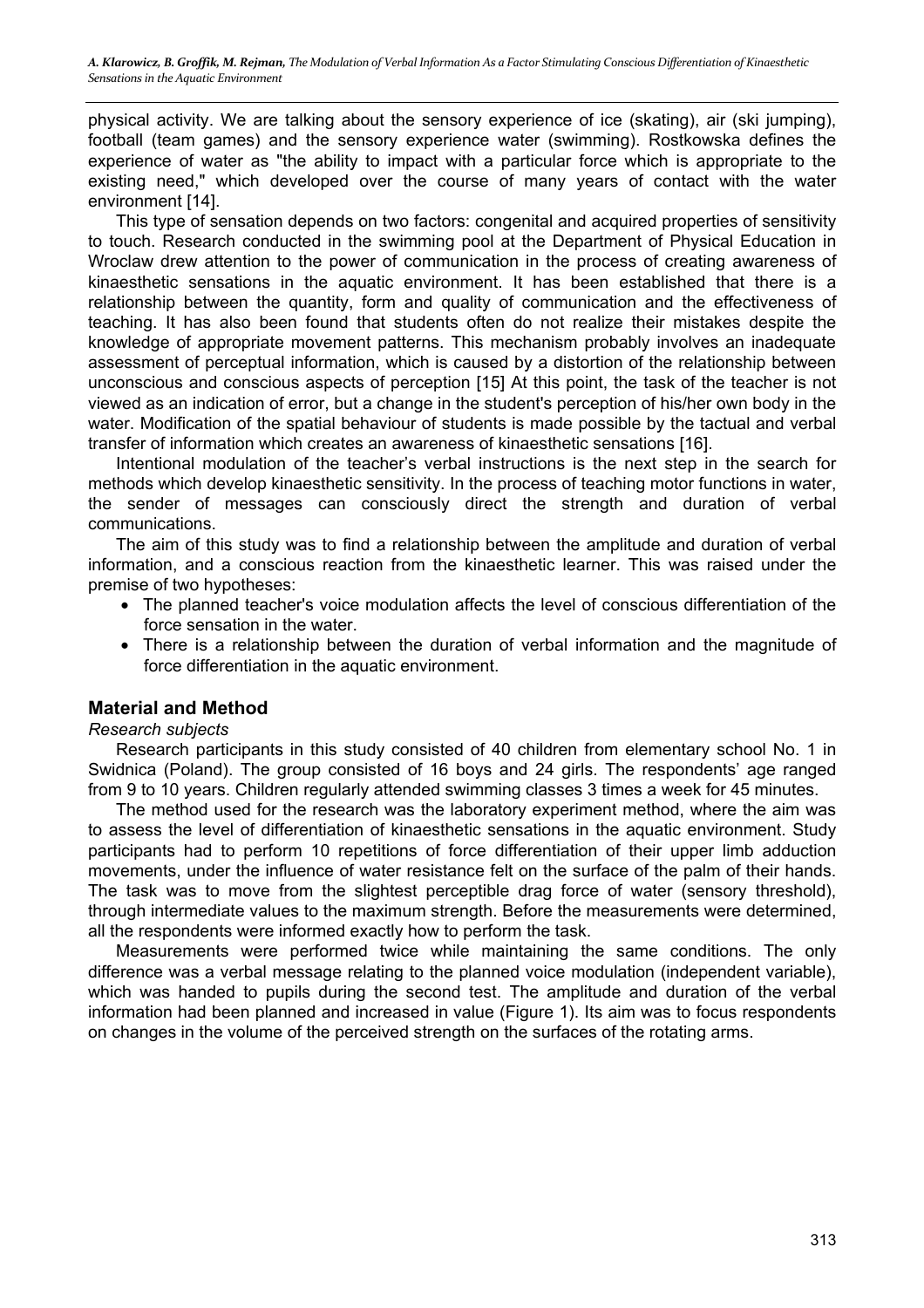

Fig. 1. The course of amplitude changes in the voice of verbal information

It should be noted that this experiment used verbal information of a neutral character in order to ensure that the modulation levels remained free from emotional content. The researcher spoke Polish numerals ranging from one to ten.

*The method for determining the level of conscious differentiation capacity of kinaesthetic sensations in the water* 

Research was carried out directly in the shallow end of the pool using a device called a 'kinesthesiometer'. This device was created in the workshop of movement research at the University of Physical Education in Wroclaw. It was constructed and designed according to the original idea which complies with the standard PN-EN ISO-9001-2001. The apparatus allows for the registration of conscious motor actions in water, as measured by changes in the amount of force per time unit and the spatial structure movement (Figure 2).



Fig. 2. Changes of force per unit of time recorded during a single test

The force of deliberate muscle strength production activates the upper limbs in the shoulder, which begin to move in a plane transverse to the long axis of the body. The resulting difference in pressure between the surface of the inner and outer arms and the moving mass of water cause a force which consequently presses the participant's body to the force plate [17]. It can therefore be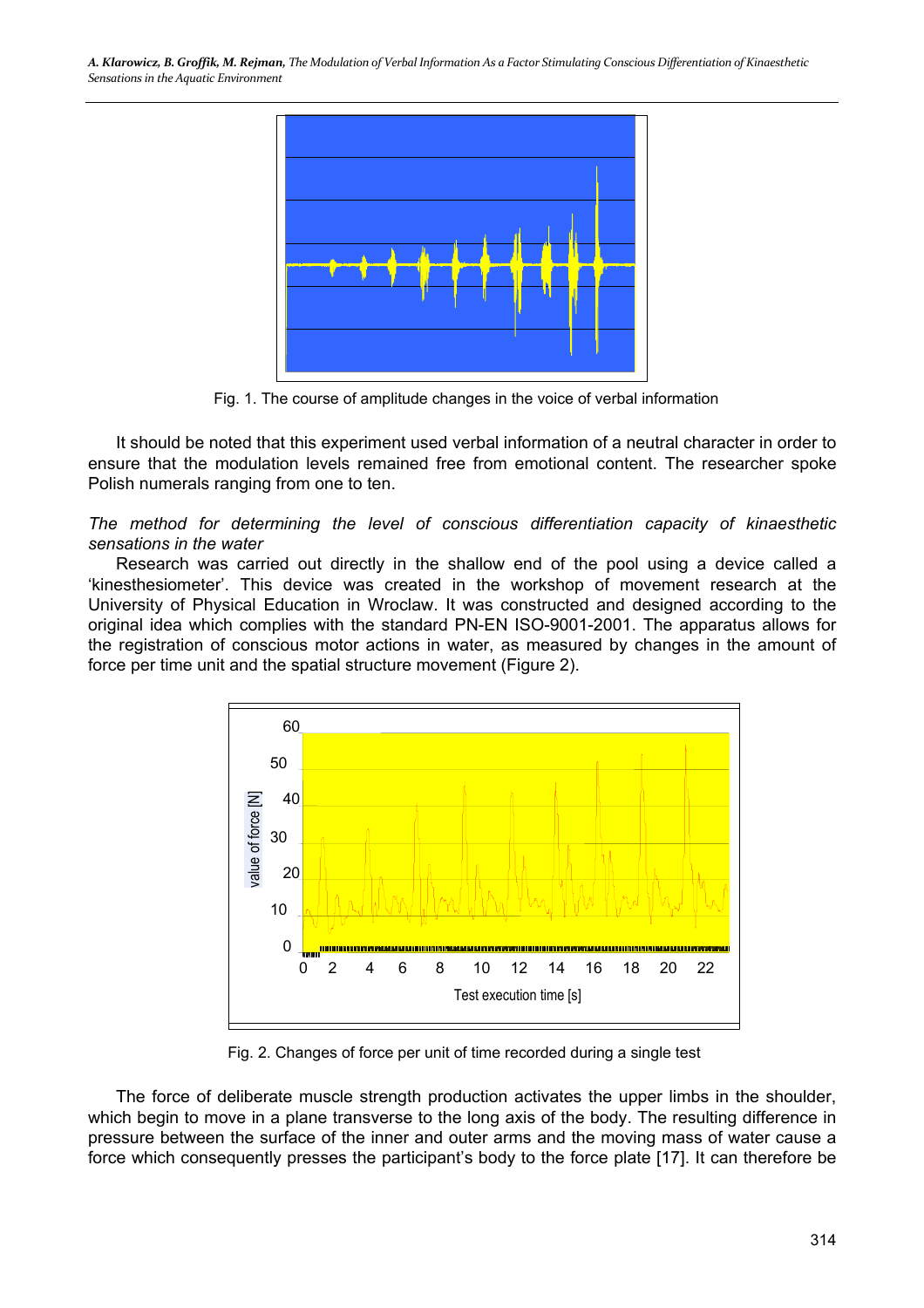assumed that the force recorded by the sensor platforms is the result of the test subject's deliberate action.

The experimental apparatus includes:

- a seat to act as a force plate. The resistor sensors placed inside record changes in the size of the elastic stress components. These sensors are widely used in industrial metrology (The participants' stable sitting position ensures breathing comfort).
- metal handle with a tool for regulating the depth of the platform's immersion in water to the nearest 1 cm.
- PC, which allows registration of signals from the sensors.
- analogue-digital card MG 2001.
- mounting straps 2 pieces (they stabilize the subject's position).

The various components of the device are presented in Figure 3.



Fig. 3. All elements of the device

#### *Differentiation Indicator*

In order to indicate the level of conscious differentiation capacity of kinaesthetic sensations in the aquatic environment, the method of mathematical analysis was adopted. The maximum force value was distinguished in each repetition, thereby indicating individual courses of force distribution over time and its minimum and maximum value (Table 1).

|  |  |  |  |  | Tab. 1. Average values and the minimum and maximum attainable force. Participant 2 |  |
|--|--|--|--|--|------------------------------------------------------------------------------------|--|
|  |  |  |  |  |                                                                                    |  |

| Participant 2                  | Minimum<br>Value<br>F[N] | Intermediate Values F[N] |       |       |      |      |       |       | Maximum<br>Value<br>F[N] |       |
|--------------------------------|--------------------------|--------------------------|-------|-------|------|------|-------|-------|--------------------------|-------|
| Maximum<br>attainable<br>force | 24.78                    | 30.76                    | 27.09 | 32.59 | 57.7 | 43.7 | 61.15 | 37.47 | 40.28                    | 85.57 |

To order the collected information, it was compared with the standard distribution of the tested characteristics. Therefore, the next step in the analysis was to determine the standard course of force differentiation in water. The variable in this particular case was limited only to the magnitude of the force. It was hypothetically assumed that:

- The model course of differentiation consists of 10 different values of gradient strength with a constant increase.
- The recorded minimum and maximum value of the force determines the thresholds of sensation.

Given these assumptions, the gradient force has a value equal to:

$$
G = \frac{F \min - F \max}{n - 1}
$$

where *n* is the value of the maximum attainable force.

The following average force values express a finite sequence of:

$$
\mathsf{Fn} = \mathsf{n} + \mathsf{G}
$$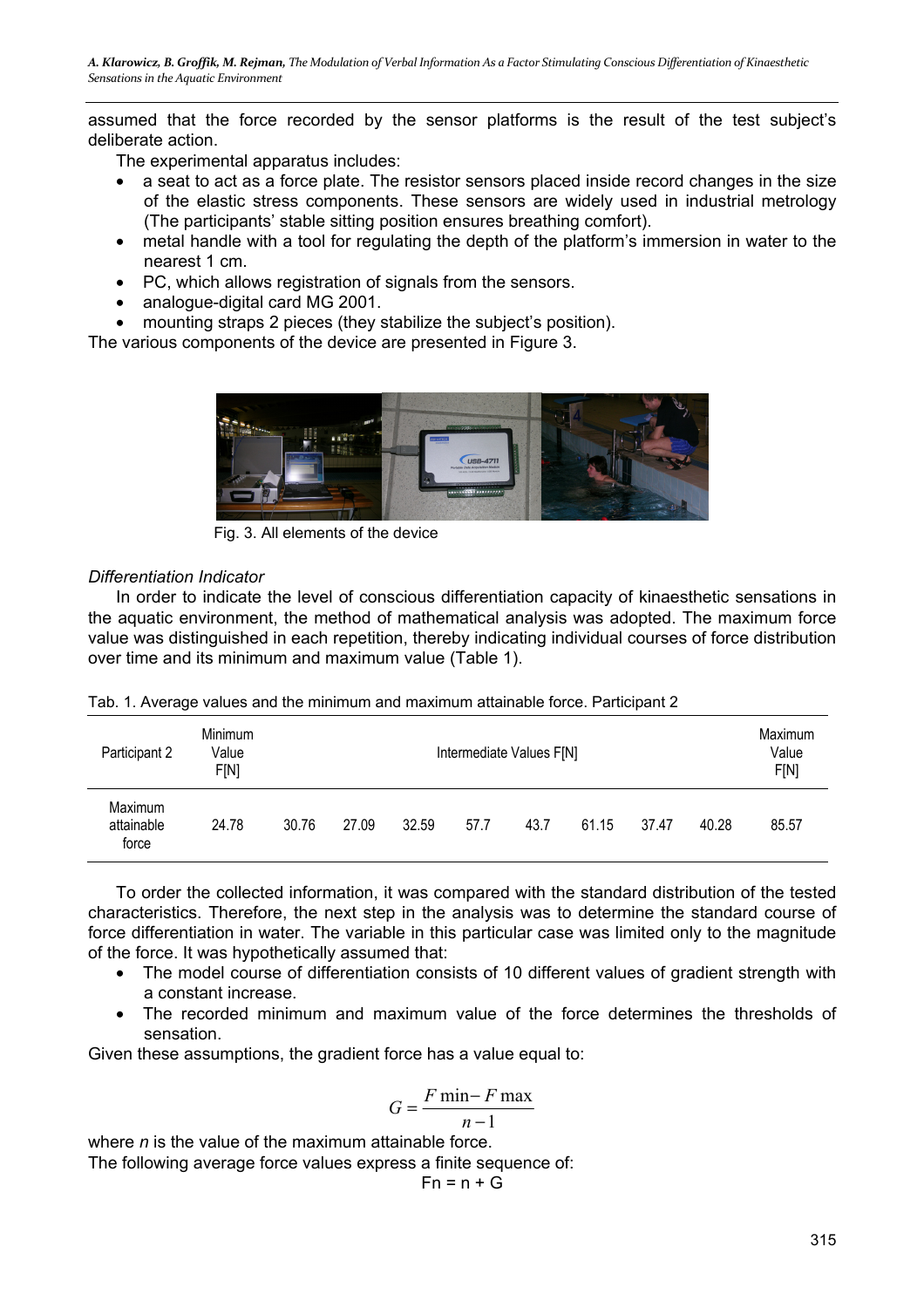Figure 4 depicts a graphical representation of the model and the actual course of force differentiation in water.



Fig. 4. The course of the actual and model distribution of the parameters tested

Obtaining a mathematical model was the starting point for calculating the index. Both courses were compared by calculating the mean square error (mathematical) of measurements [18].

$$
SBM = \sqrt{\frac{\sum_{i=1}^{9} (Xi - xr)^2}{n-1}}
$$

Where:

SBM – average mathematical error.

Xi – force value of the model distribution.

Xr – force value of the actual distribution.

n – number of repetitions.

Additionally, the number of sets of the maximum attainable forces has been established **in the real course**. For this purpose, the statistical coefficient of variation was used, which implies that the differences which did not exceed 10% of the sample value are not important. This means that if the differences between consecutive measurements of force do not exceed 10%, they can be allotted to elements of the same set. For each of the studied participants, a particular number of sets was allocated, which has been given a natural number  $L = (1, 2, \dots, 10)$ .

Based on the acquired data, an index was established which indicates the level of conscious differentiation capacity of kinaesthetic sensations in the water environment. This index is indicated with the letter K. The numerical value ratio is expressed by the formula:

$$
K = \frac{SBM}{L}
$$

Where:

SBM – average value of a mathematical error.

L – number of sets of the maximum attainable force.

K index values are given in units of force [N].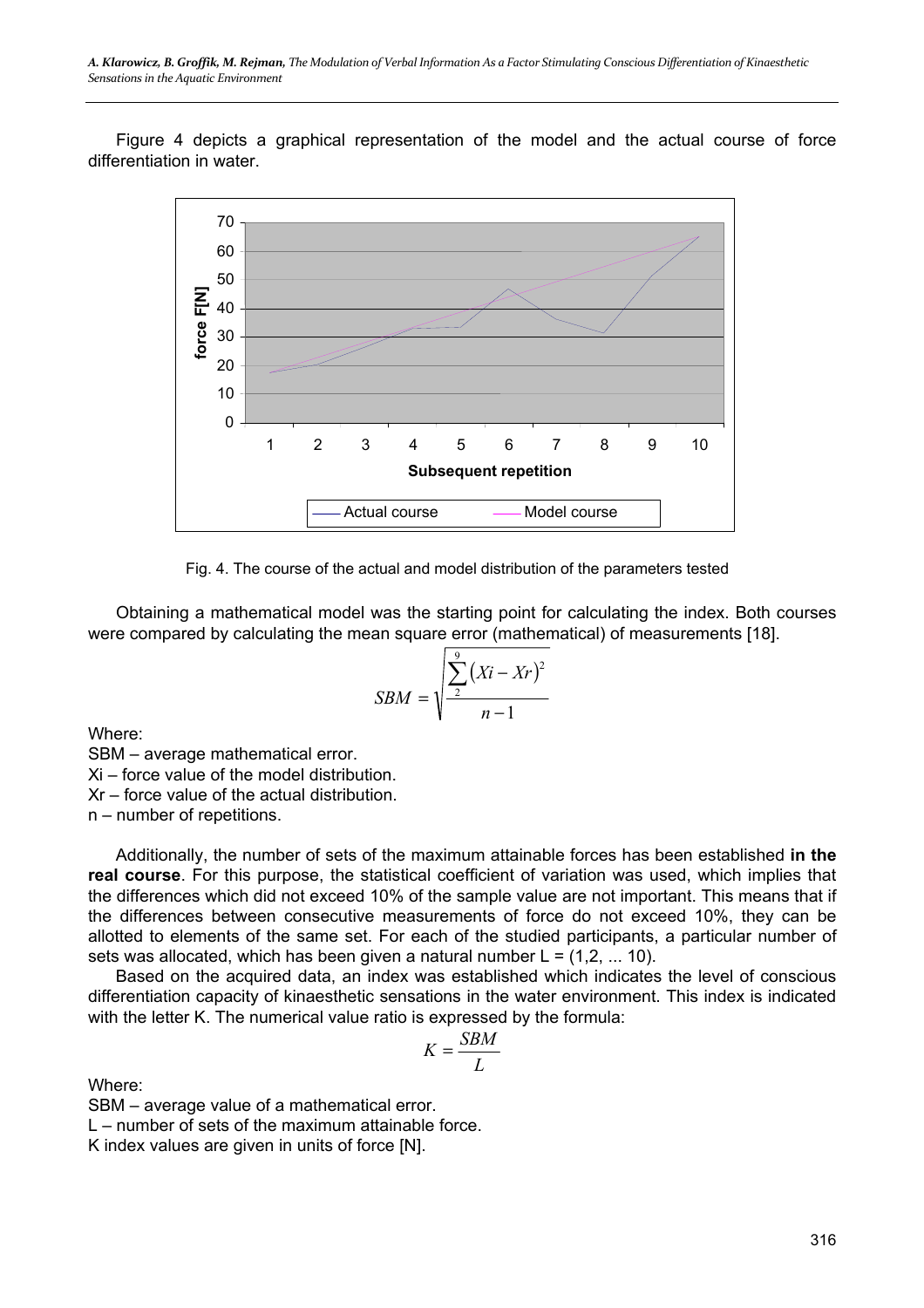#### *Method of analysis of verbal information*

For the analysis of verbal information, digital recording sound equipment was used. All words were recorded and stored in the WAV format. Registration was made in a laboratory with the assistance of special equipment consisting of a microphone and an oscilloscope RIGOOL DS 1000E with built-in digital memory. The phenomenon of sound – voice gives rise to the subjective auditory impression and has measurable physical characteristics: pitch, intensity, tone and duration. The pitch depends on the acoustic oscillation frequency, the intensity on the vibration amplitude, the tone on the amount, pitch and intensity of each sound, as determined by the physical structure of the sound source. The duration of sound – an acoustic phenomenon – measured in seconds is the total running time of the acoustic wave through a specified point [3]. A computer analysis of the sounds has allowed for the determination of the parameters for each of the spoken words. A sample recording of a single word is presented in Figure 5.



Fig. 5. Digital analysis of the modulation of the sound for the numeral "one"

The amplitude and duration of verbal information, which relate to the phenomenon of modulation, were subject to assessment. Data on the recorded parameters is provided for the amplitude in mv, and the time in seconds.

#### *Statistical Methods*

Two statistical analyses were selected and implemented in the article in order to verify the hypothesis. An intra-group analysis of changes under the influence of an independent variable was selected based on ANOVA for systems with repetitive measurements. In such a manner, the homogeneity of variance hypothesis in subsequent measurements was rejected.

In order to determine the strength of the relationship between the measured physical characteristics of verbal information and the kinesthetic behavior of a human being in water, Pearson's linear correlation analysis was used. This ratio has been selected due to the size of the group, which included more than 30 people. It enabled the following aspects to be determined:

- the statistical significance of the results

- the strength of the relationship between the measured characteristics
- the direction of the relationship.

The exact results of the statistical analysis are presented in the 'Results' section of the article.

#### **Results**

In order to verify the hypotheses, it is important to determine:

- the K index in the first and second test.
- the amplitude of the intensity of verbal information,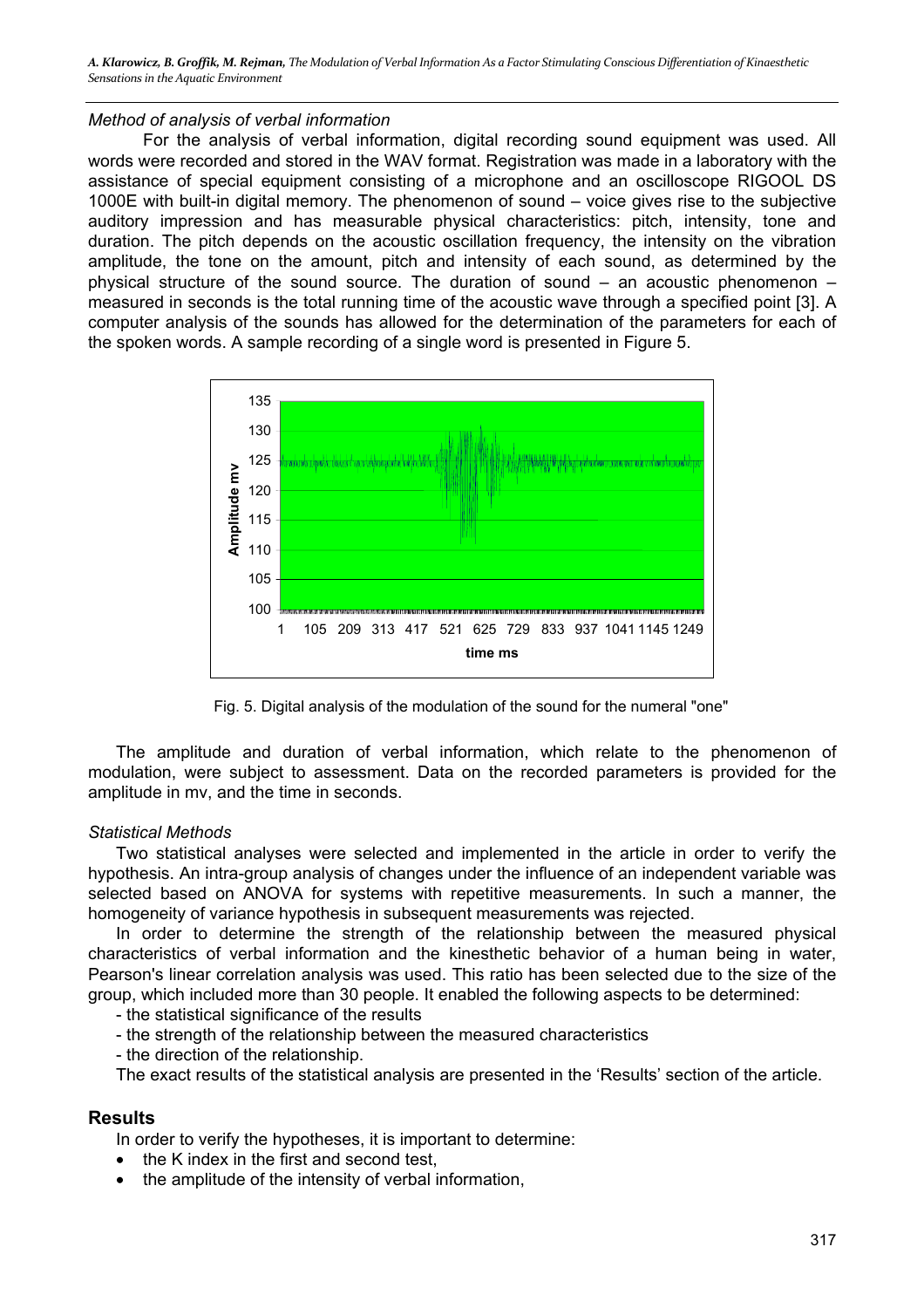- the number of sets of the maximum attainable force in each test,
- duration of verbal information.

#### *The value of the K index*

Index values for K from the first and second test were compared (Table 2).

Tab. 2. Average, coefficient of slope and coefficient of variation with standard deviations and maximum and minimum values of K ratio

| Ratio K               | Average | Median | Standard<br>deviation | Coefficient<br>slope | Min  | Max  | Coefficient<br>Variability |
|-----------------------|---------|--------|-----------------------|----------------------|------|------|----------------------------|
| First<br>measurement  | 0.44    | 0.38   | 0.31                  | 1.59                 | 0.11 | 1.35 | 75 %                       |
| Second<br>measurement | 0.15    | 0.15   | 0.05                  | 0.55                 | 0.05 | 0.30 | 59 %                       |

The differences appeared significant for F  $(1.40)$  = 47.0827 p <0.005. An identified lack of equality between the mean values suggests that for all participants the measured parameter differed in the first and the second study, which is confirmed by the graphs through their mean values (Figure 6).



Fig. 6 Graphical Interpretation of the variance analysis results

The average value of K, along with its range (min-max) decreased by almost 3 times. In both measurements, we observe a significant variation of the measured parameters.

The reduction of the index value of K in the second measurement clearly showed the strong effect of the independent variable. It can therefore be assumed that the teacher's intentional modulation of verbal information affects the level of force differentiation capacity in the water environment.

#### *The amplitude of the voice and the duration of verbal information*

The amplitude of each of the spoken words assumes an increasing course within the range of 12 to 230 mV (Figure 7). The average value of voice volume was 76.6 mV and the standard deviation s equalled 63.02 mV.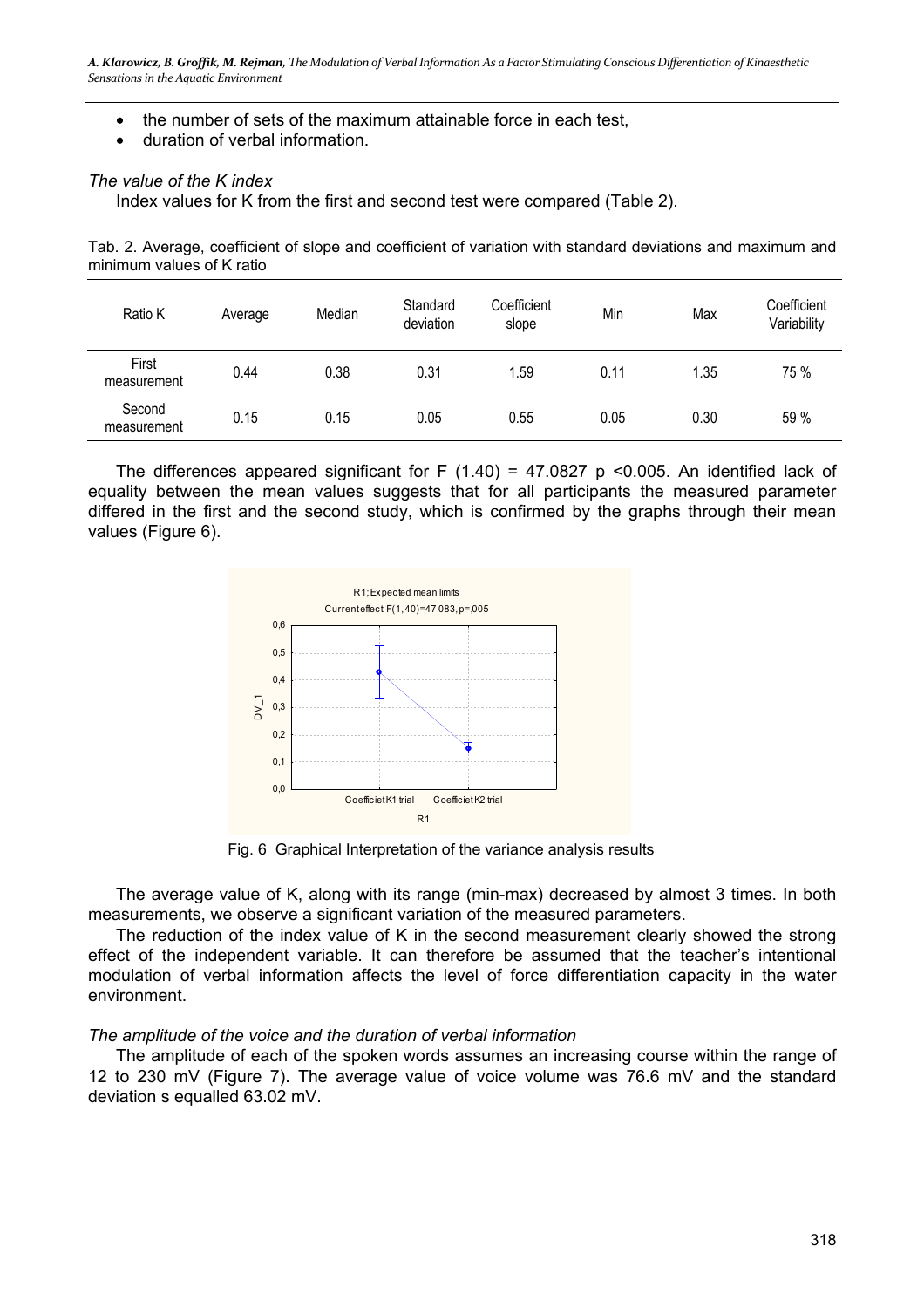

Fig. 7. The amplitude of the voice of the words uttered in succession

The observed differences in the intensity of the voice are characterized by a distinct upward and right slant, with the coefficient of the variation v=82%. The increasing amplitude of the sounds was intended to raise the participants' awareness of changes to the intensity of the force they were in contact with. Spoken words lasted from 0.38s to 1.12s (Figure 8). The results of the time analysis are characterized by a normal distribution, and the coefficient of variation was 29%. The average time of the sound was s=0.78 with the standard deviation s=0.23s.



Fig. 8. The duration of each verbal information

*The relationship between the amplitude of verbal information and the ability level of conscious kinaesthetic differentiation in the water environment* 

Pearson's correlation was made between the amplitude of the voice and the average maximum attainable force. The resulting dependency graph is illustrated in Figure 9.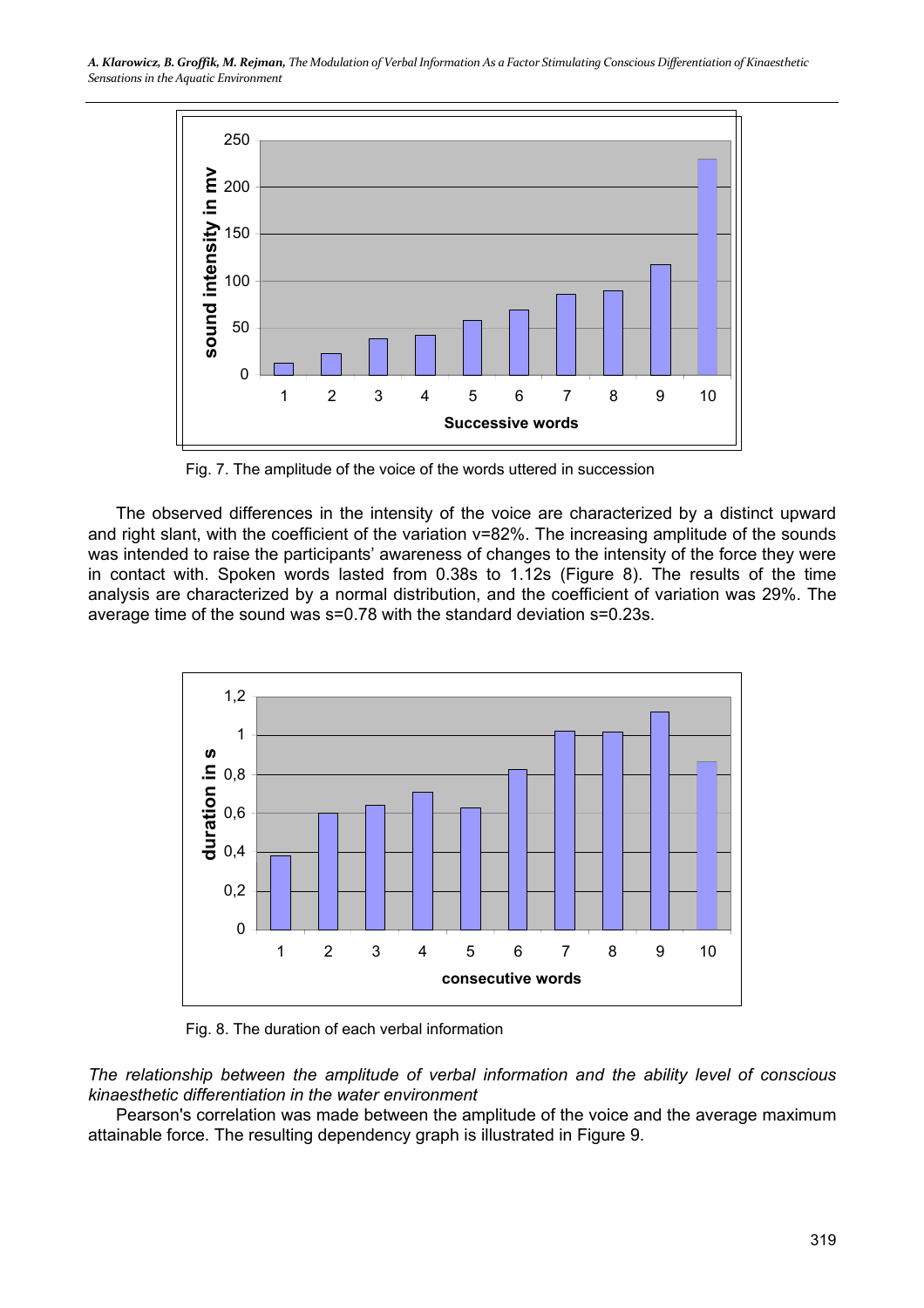

Fig. 9. The relationship between the range of differentiation and the amplitude of the voice power

The correlation coefficient of the measured traits was r=0.92. This result clearly demonstrates a positive relationship. Variation in the amplitude of the voice is accompanied by changes in the force differentiation in the water environment. The greater the amplitude, the greater the force. It was also examined whether there is a link between the number of sets of the maximum attainable force and the presence of modulated verbal information. The average number of sets was calculated in the first test at 5.11 (L I) and under the influence of verbal stimulation it increased to 7.34 (L II), the model value was indicated by the number M=10 (Figure 10).



Fig. 10. The average number of L I, L II, M

It was clearly observed that there was an increase in the L number by 2.23 in the second test. There is therefore a relationship between the value of L and changes in the amplitude of the voice in verbal communication. A later comparison related to the duration of verbal information and the course of the maximum attainable force. The duration of the word depends not only on the form of expression but also on its phonetic structure. While analysing the data, it was determined that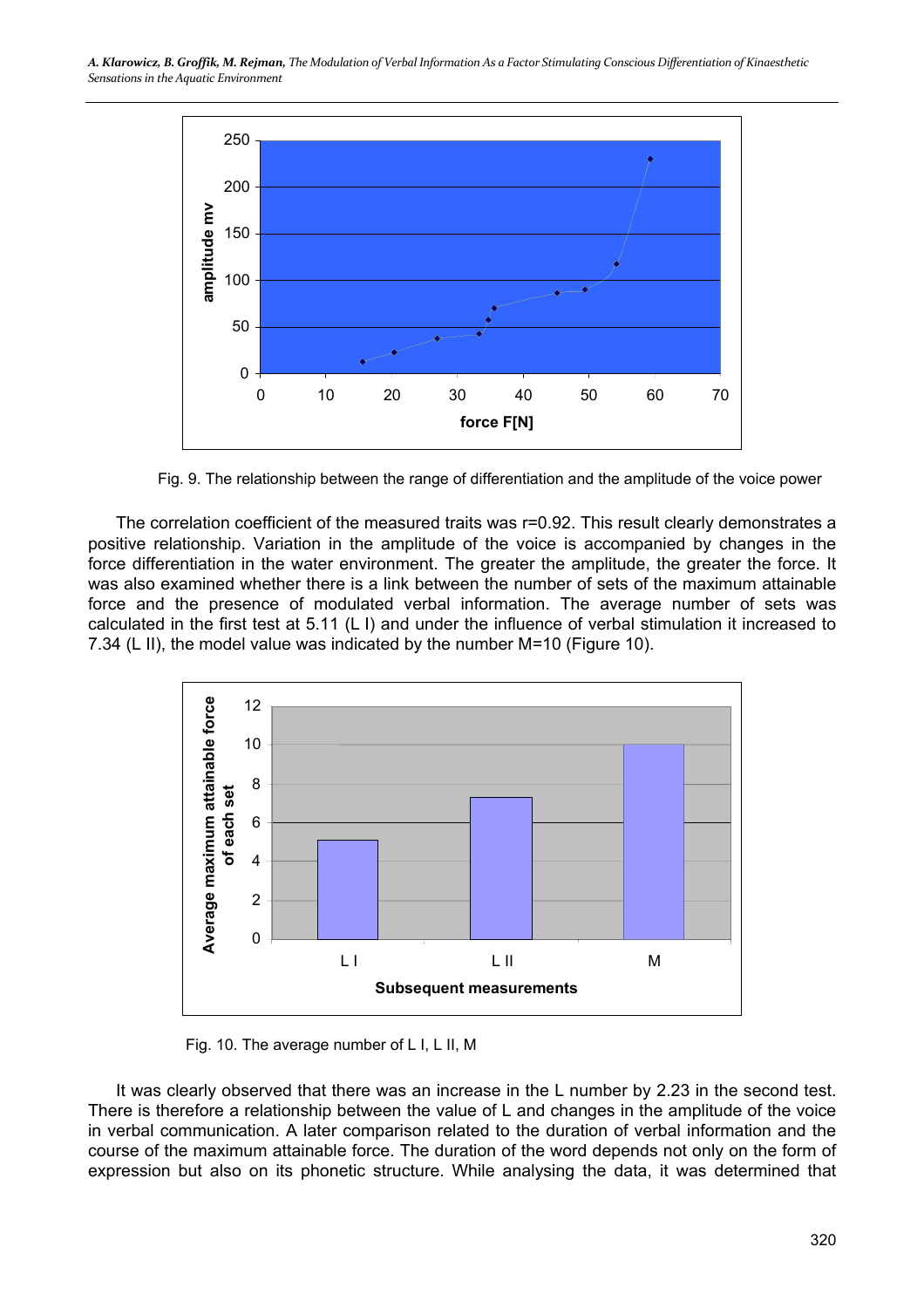there is a correlation r=0.87, which confirms the hypothesis about the link between the duration of the word and the level of differentiation (Figure 11).



Fig. 11. The relationship between the duration of individual verbal information and the value of the maximum attainable force differentiation

## **Discussion**

The results confirmed the hypothesis that voice modulation during the transmission of information affects the level of conscious differentiation of kinaesthetic sensations in the aquatic environment. In such a case, can we therefore speak about the process of controlling and regulating sensations? Certainly, kinaesthetic abilities change during the teaching and learning of motor actions [19,20], which leads to an improvement in the ability to receive sensations generated by the body's movement system [21]. A high level of sensitivity also facilitates the mastery of new motor actions [7]. But can we influence an individual's ability to differentiate sensations? This problem was investigated by Professor Krystyna Zatoń. In her research she noted a relationship between the intentional preparation of students to receive sensory information from the aquatic environment and the effectiveness of teaching [7]. For students who were stimulated with the information that heightened their awareness of kinaesthetic sensations, there was a marked increase in their kinaesthetic abilities. It was also found that there is a correlation between the quality of verbal transfer and the speed at which motor skills are learnt.

Verbal information is the most common means of communication in the classroom for physical education [8]. The quality of this information largely depends on semantic and syntactic preparation of each form of expression. The sentence is the basic element of speech that serves to transmit the given content. Words which are used to construct a sentence do not always convey the entire message. Consequently, it is intonation that creates the sentence. Joseph Mayen [22] gives some simple examples: in a quiet conversation, when the intensity of the intonation is small, we will say, "Hurry up". As the level of excitement increases, the volume also increases, which leads to yelling, "Hurry up!!!". A similar situation is when we want to call someone: when a person is nearby, (for example, in the next room) we call: "Catherine!", whereas when the distance is greater, we shout: "Catherineeeee!". Is not only that we use a change in the intensity of volume, but also we modify the word phonetically, while at the same time extending the duration of the expression. Intonation of the teacher's expression is also linked to memorising the verbal messages, in their direct memory [23]. Research conducted on this kind of intonation and its impact on the memorization of simple sentences indicates that there is an existing relationship between the content of information and the way the message is transferred [1]. This demonstrates the great importance of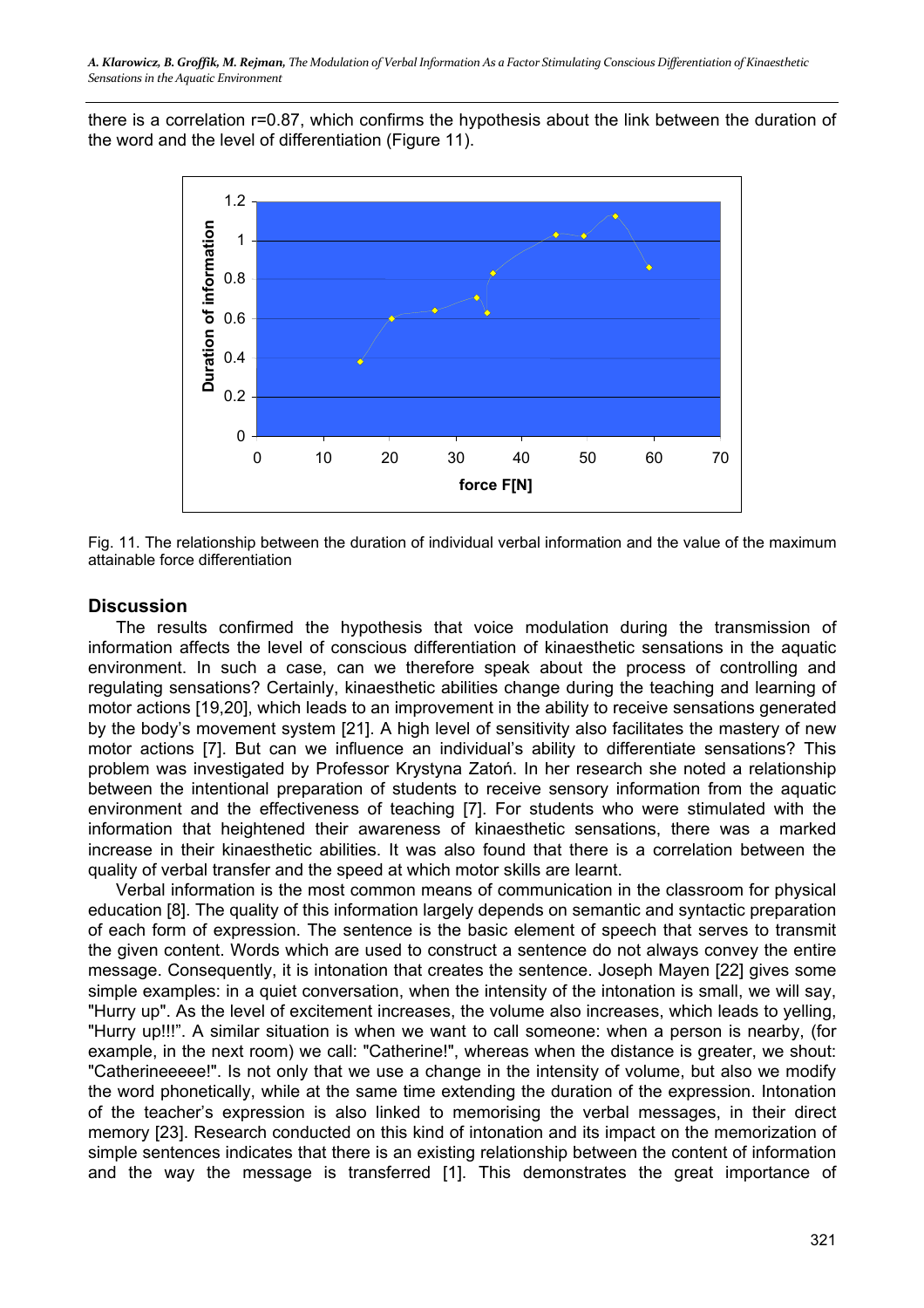communicative voice modulation. The results of the research implicitly draw attention to the problems associated with the students' ability to learn motor activities. Students with a lower level of kinaesthetic differentiation capacity have greater problems with the mastery of new motor actions. Therefore, the intentional stimulation of their kinaesthetic abilities can speed up the learning process.

Learning motor skills is based on increasing the effectiveness of the integration of sensory information. The processing of stimuli coming from the receptors of the nervous system is a complex process, one which requires the coordination of impressions received by the learners, both consciously and subconsciously. The quality of verbal information transferred from the teacher to the student has a significant impact on the effectiveness of learning. The form, the frequency of reinforcement and the content depth are factors that determine the effectiveness of the swimming technique [24]. However, excess of consciously received impressions from the receptors may be a factor that disrupts the process of teaching the acquisition of new skills [25]. The stimulation of the kinesthetic behaviors of the learner with an intensity of the modulation of verbal information appears to satisfy the assumptions of teaching effectiveness of both these (above mentioned) authors. Modulation additionally strengthens verbal information without engaging the student's consciousness. The studies described in the work were carried out in water, however, using a specialized test stand.

Moreover, the findings of Janelle et al. [26] are particularly significant to this research, having investigated the effect of verbal cues on the acquisition of football skills. It was found that the combination of verbal information with visual modeling no only enhances perceptual representation and retention of the modeled activities but also improves the learners' ability to reproduce the activity themselves. Learners who received verbal instruction in particular displayed less erroneous and more appropriate form across the acquisition, trial and retention stage when compared with learners from other groups [26]. As such, it is more than plausible to believe that the same results could be achieved while learning new skills in the water environment.

A major problem identified in the study was with assessing the kinaesthetic sensation differentiation levels, through the reception of various stimuli from the water environment, of those who received intentional preparation. Under the influence of sensory information that the respondents received on the surface of the palm of their hands, the participants were able to modify their movement. The main parameters used in the study of kinaesthetic ability were: repetitiveness of muscle strength, amplitude and range of motion and execution time [27]. All tests were conducted under laboratory conditions using specialized research frames. With the exception of earlier research carried out by this author [16], no additional literature made reference to tests conducted in water. Due to the specific conditions in which there is a didactic process, the placement of measurement apparatus in water seems to be justified.

## **Conclusions**

The work undertaken to address the problem of stimulating the kinaesthetic differentiation capacity with verbal information, which is characterised by the intentional regulation of the intensity of the spoken word, is the continuation of research on methods which increase the awareness of kinaesthetic sensations. The aim of this research was to equip teachers with tools to diagnose and shape the level of sensory receptions in the aquatic environment, thereby increasing their ability to deliberately control the process of learning motor function in water. Knowledge of words and linguistic expressions, as well as their means of modulation, which is characteristic of the kinaesthetic system, will increase the effectiveness of communications between the teacher and students. As a result, teachers will be more effective in given teaching situations.

The results confirmed the hypothesis that the intentional modulation of verbal information affects the level of conscious differentiation force in the aquatic environment. The magnitude of the force registered during the measurements significantly correlated with the intensity of the amplitude of individual words and their duration. The participants' conscious reactions were therefore a response to the teacher's intentional and planned actions. This issue is worth addressing in more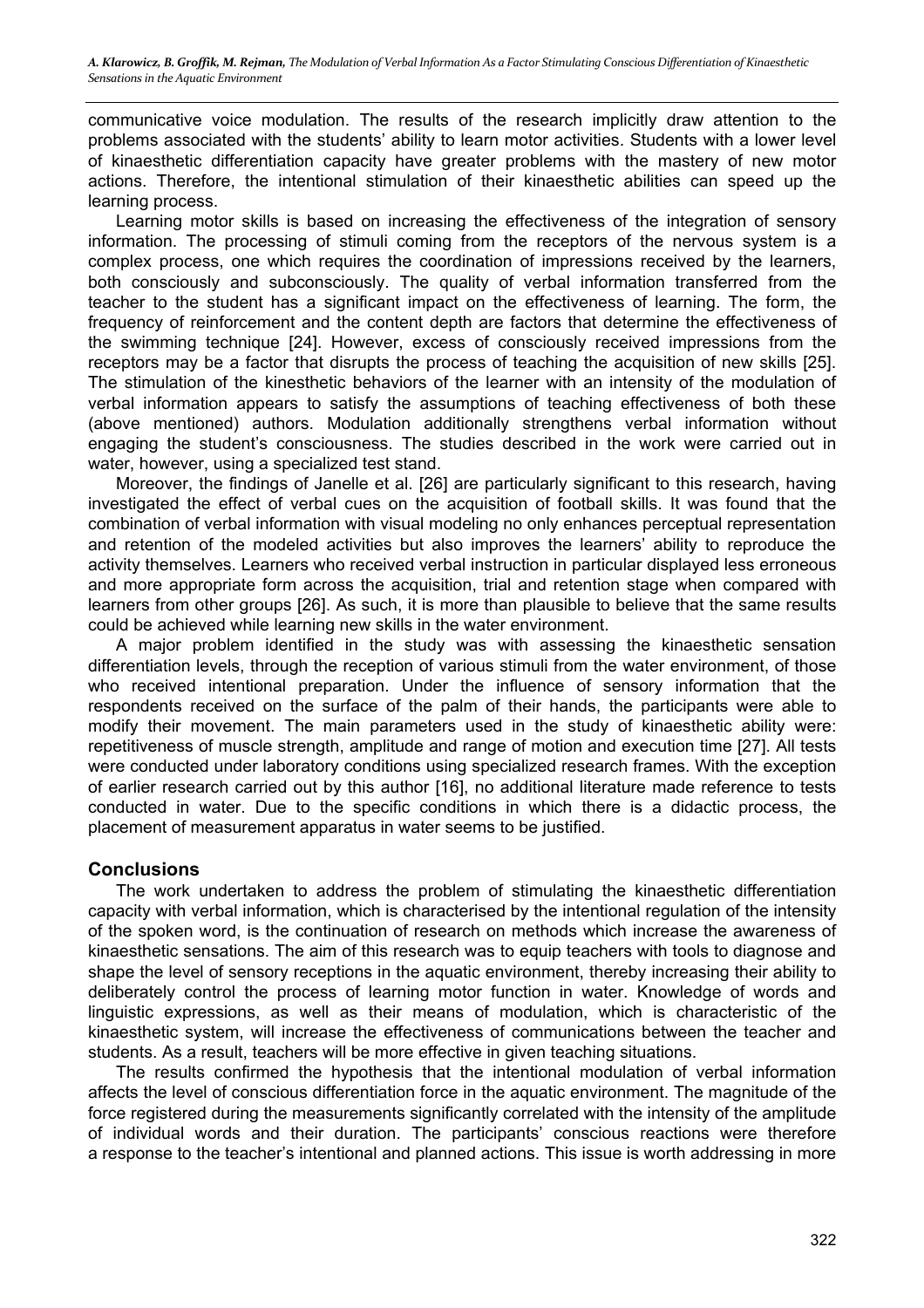detail in subsequent studies. Verbal information should be supplemented with suitably chosen content and then evaluated in terms of its effectiveness relating to the teaching process.

# **References**

- 1. Ziaja J. Wpływ intonacji na zapamiętanie przekazu werbalnego [in Polish] [The effect of intonation on remembering the verbal massage]. *Investigationes Linguisticae* 2003;10:34-43.
- 2. Leonard LB. The role of intonation in the recall of various linguistic stimuli. *Language and Speech* 1973;16(4):327–335.
- 3. Tarasiewicz B. Mówię i śpiewam świadomie [in Polish] [I speak and sing consciously]. Kraków: Universitas; 2003.
- 4. Knop P. Relationship of specified instructional teacher behaviors to student gain tennis. *Journal of Teaching in Physical Education* 1986;5:71-79.
- 5. Masser L. The effect of refinement of student achievement in a fundamental motor skill in grades K through 6. *Journal of Teaching in Physical Education* 1990;6:174-182;
- 6. Zatoń K. Przekaz słowny na lekcjach wychowania fizycznego. [The verbal message during lessons of physical education]. Studia i Monografie 48. Wrocław: AWF; 1995.
- 7. Zatoń K, Klarowicz A. Mowa jako czynnik uświadamiający wrażliwość kinestetyczną w procesie nauczania-uczenia się czynności ruchowych w pływaniu [in Polish] [Speech as a factor causing the awareness of kinesthetic sensibility in the process of teaching-learning of motor function in swimming]. *Człowiek i Ruch* 2003;2(8):45-53.
- 8. Srokosz W. Psychospołeczne uwarunkowania czynności lekcyjnych nauczyciela kultury fizycznej. [in Polish] [Psychosocial determinants of the physical education teacher's actions]. Kraków: AWF; 1993.
- 9. O'Connor J, Seymour J. Wprowadzenie do programowania neurolingwistycznego [in Polish] [An Introduction to neurolinguistic programming]. Poznań: Zysk i S-ka; 1998.
- 10. Szczepankowski B. Niesłyszący–głusi–głuchoniemi [in Polish] [Deaf-deaf and mute]. In: Szczepankowski B, editor. *Wyrównywanie szans [Equal opportunities]*, Warszawa: WSiP, 1999, 122-127.
- 11. Hall ET. Ukryty wymiar [Event Horizon] [in Polish]. Warszawa: PIW; 1976.
- 12. Antas J, Załazińska A. Mentalne ciało. Gesty jako znaki oswojonych pojęć [in Polish] [Mental Body. Gestures as a sign of tame words]. In: Szpila G, editor. *Język trzeciego tysiąclecia IV (seria Język a komunikacja)* [*The language of the third millenium],* Kraków: Tertium, 2006.
- 13. Zatoń M, Wołk R. Zdolność różnicowania kinestetycznego i uczenie się motoryczne [in Polish] [The ability of kinesthetic differentiation and motor learning]. In: Zatoń M, Jethon Z, editors. *Aktywność ruchowa w świetle badań fizjologicznych [Physical activity in the light of physiological research*]. Wrocław: AWF; 2002, 163-200.
- 14. Rostkowska E, Dworak L, Kmiecik K, Kokoszko J. Siła maksymalna kończyn oraz umiejętność różnicowania jej parametrów w ruchu wiosłującym u pływaków [in Polish] [Maximum force of limbs and the ability to differentiate its parameters in the rowing motion of swimmers]. *Antropomotoryka* 2003;25:15-23.
- 15. Herzyk A. Osobliwości w działaniu mózgu [in Polish] [Peculiarities in the brains activities]. In: Jodzio K, editor. *Neuronalny świat umysłu [The neuronal world of the mind*]. Kraków: Oficyna Wydawnicza Impuls; 2005, 66-67.
- 16. Klarowicz A, Zatoń K. Changes in kinesthetic differentiation during program of fitness swimming for students. *Annales Universitatis Mariae Curie-Skłodoska Lublin – Polonia section D Medicina l*  2006;LX(16):258-261.
- 17. Bobrowski C. Fizyka krótki kurs [in Polish] [Physics short course]. Warszawa: Wydawnictwa Naukowo-Techniczne; 2004.
- 18. Kilias J, Kostrzyński T, Wojciechowski S. Podstawy fizyki dla studentów informatyki [in Polish] [The fundamentals of physics for the students of computer science]. Warszawa: WAT; 2000.
- 19. Zatoń M, Błacha R, Jastrzębska A. Ocena zdolności różnicowania kinestetycznego: metodyka pomiaru [in Polish] [Kinesthetic differentiation capability assessment: measurement methodology]. In: Horst W, Dahlke G, editors. *Bezpieczeństwo pracy kierowców: Uwarunkowania psychologiczne i ergonomiczne [Safety of drivers: Psychological and ergonomic conditions*]. Poznań: Wydawnictwo Instytutu Inżynierii Zarządzania Politechniki Poznańskiej; 2008, 240-250.
- 20. Zatoń K, Klarowicz A, Chrobot M, Kwaśna A. Rozwój zdolności różnicowania kinestetycznego w wodzie u dzieci w młodszym wieku szkolnym [in Polish] [The development of kinesthetic differentiation capacity in water in younger school age children]. *Sporty Wodne i Ratownictwo* 2009;2:12-17.
- 21. Zatoń M, Zatoń K, Zygadło A. (2008) Changes in kinesthetic differentiation capacity in the ski learning process. *Antropomotoryka* 2008;18(44):37-49.
- 22. Mayen J. O stylistyce utworów mówionych [in Polish] [Stylistics of oral texts]. Wrocław: PWN; 1972.